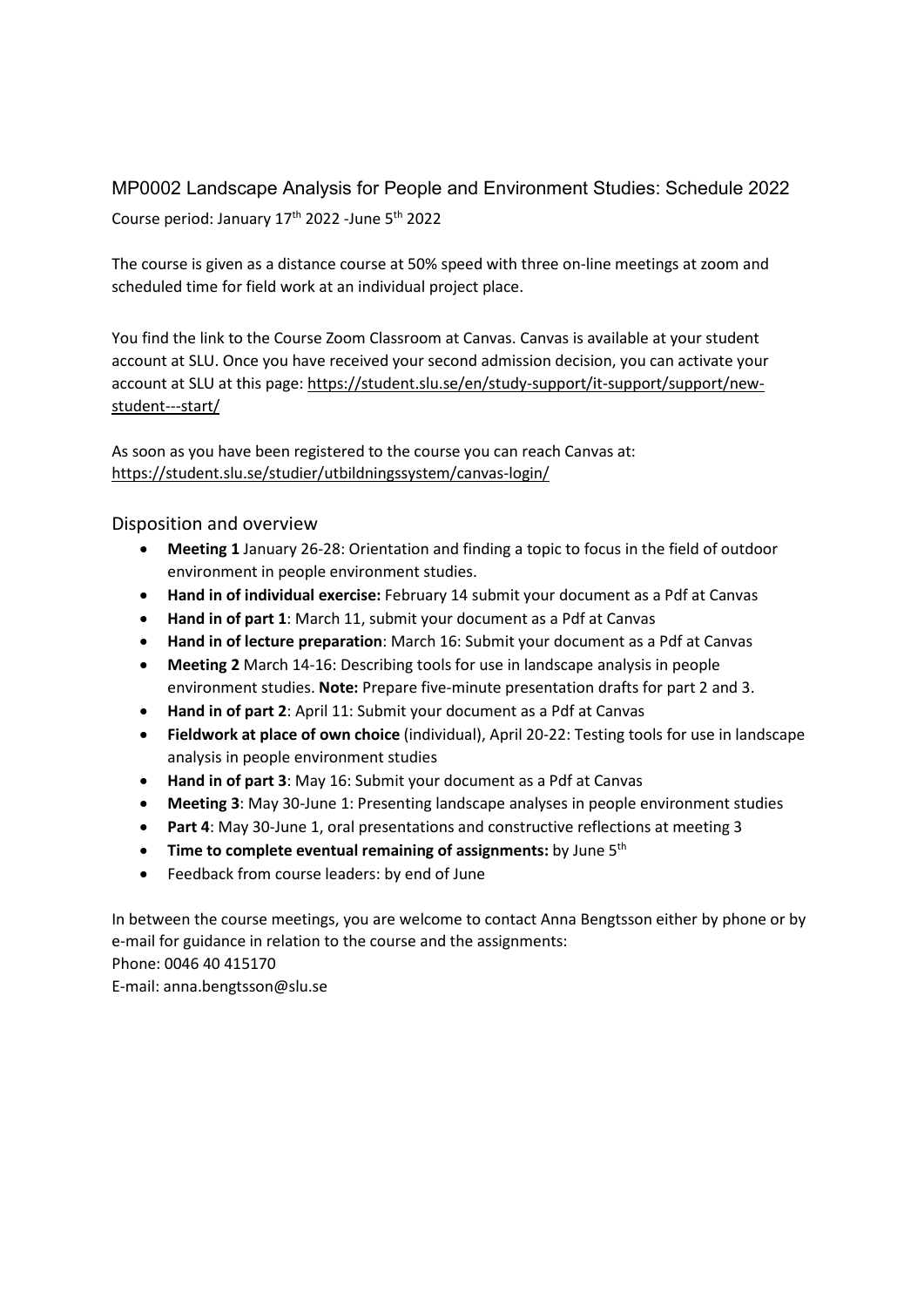Meeting 1 January 26-28: Orientation and finding a topic to focus in the field of outdoor environment in people environment studies.

# **Wednesday January 26**

#### **Zoom**

- 13.00-14.15 Course introduction, Anna Bengtsson
- 14.30-16.30 Lecture: Outdoor environment in people environment studies, Caroline Hägerhäll

## **Thursday January 27**

#### **Zoom**

| <b>Friday January 28</b> |                                                                                                                               |  |
|--------------------------|-------------------------------------------------------------------------------------------------------------------------------|--|
| 14.00-17.00              | Group assignment: Preparing student lectures on tools for use in people environment<br>studies. See course instructions.      |  |
| 12.30-14.00              | Lecture: (In)accessible landscapes, Marie Gramkow                                                                             |  |
| 10.00-11.30              | Seminar: From topic to landscape analysis and introduction to the individual exercise<br>based on the seminar, Anna Bengtsson |  |
| 8.30-9.30                | Lecture: An example of the course assignment - Helene Landin                                                                  |  |

#### **Zoom**

| 8.30-10.00  | Lecture: Urban sprawl & the urban-rural divide, Anders Larsson                                                           |
|-------------|--------------------------------------------------------------------------------------------------------------------------|
| 10.30-11.45 | Lecture: Outdoor environment for children, Märit Jansson                                                                 |
| 12.45-13.45 | Lecture: Biodiversity and landscape analysis, Mats Gyllin                                                                |
|             | 14.00-14.30 Time for students questions regarding the course and the course assignments                                  |
| 14.30-17.00 | Group assignment: Preparing student lectures on tools for use in people environment<br>studies. See course instructions. |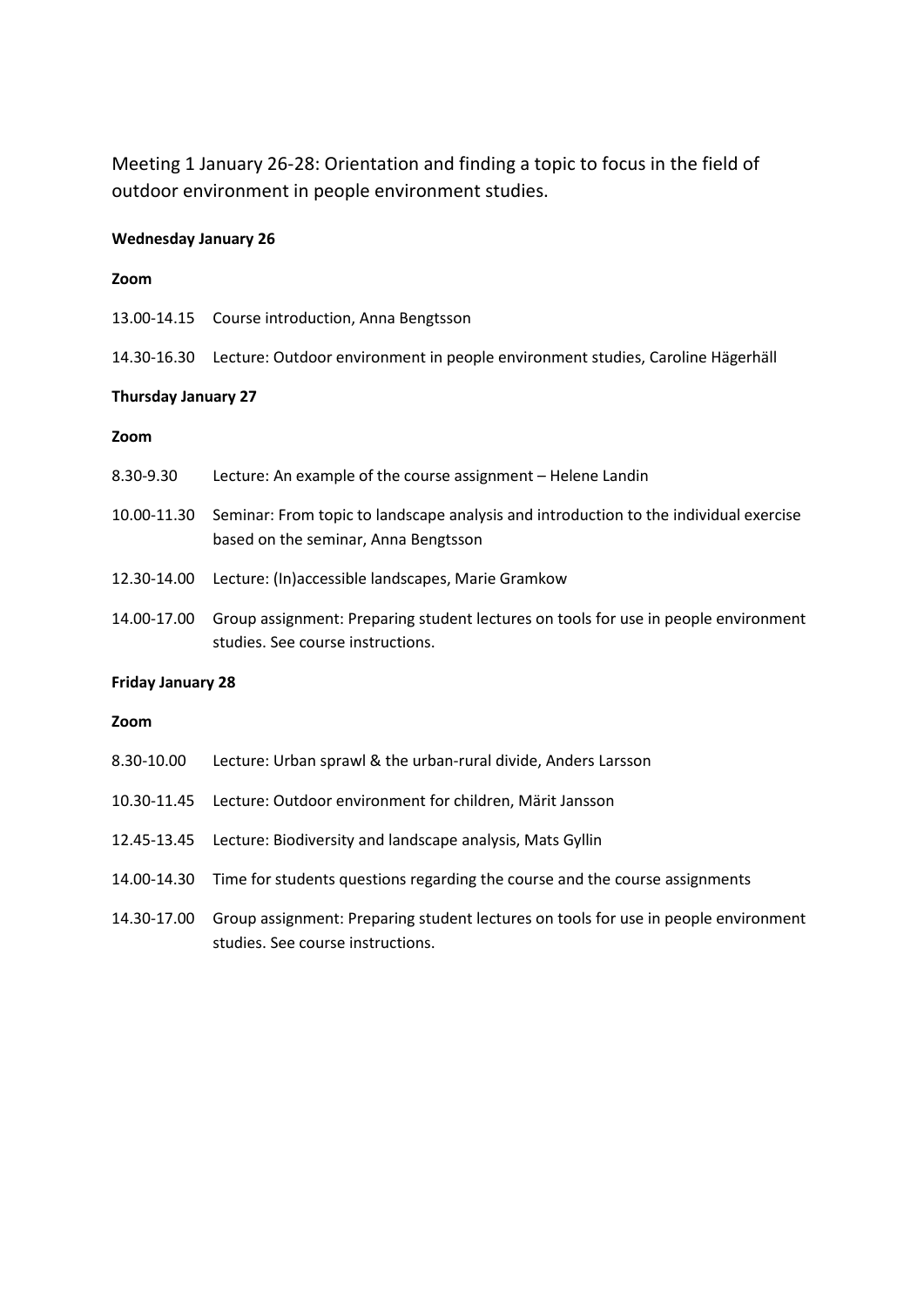Meeting 2 March 14-16: Describing tools for use in landscape analysis in people environment studies

## **Monday March 14**

### **Zoom**

- 8.30-10.00 Lecture: Landscape analysis in relation to older persons in need of care: The semantic environmental description, Anna Bengtsson
- 10.15-12.00 Lecture: Landscape, people and sustainability, Ingrid Sarlöv Herlin
- 13.00-14.15 Lecture: Perceived safety and fear in relation to green spaces, Märit Jansson
- 14.30-17.00 Group assignment: Preparing student lectures on tools for use in people environment studies. See course instructions.

### **Tuesday March 15**

### **Zoom**

- 8.30-10.30 Lecture: Health promoting outdoor environments for different user groups, Helle Nebelong
- 10.45-12.00 Lecture: Perceived sensory dimensions, Jonathan Stoltz
- 13.00-15.15 Group assignment: Presentations of student lectures on tools for use in people environment studies. Bring an USB with your prepared lecture.
- 15.30-17.00 Group work and seminar Planning part 2 and 3. Be prepared to share your five minutes presentations at Zoom.

### **Wednesday March 16**

### **Zoom**

8.30-12.30 Group work and seminar – Planning part 2 and 3. Be prepared to share your five minutes presentations at Zoom.

Fieldwork at place of own choice (individual): April 20-22 Testing tools for use in landscape analysis in people environment studies